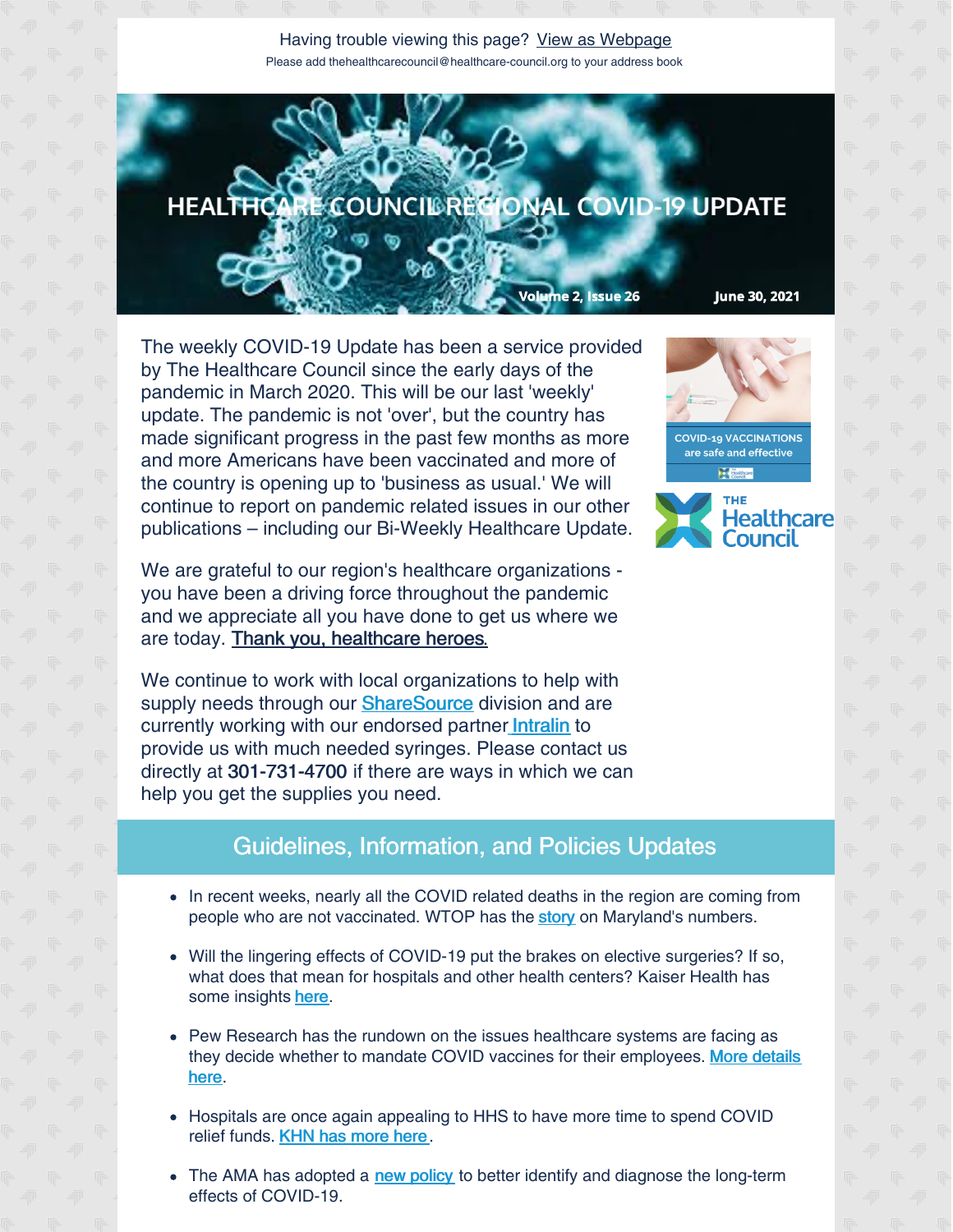Telehealth increased dramatically during the pandemic, but there are some hard questions that healthcare organizations must face on that front. **[AHRQ](https://www.ahrq.gov/news/blog/ahrqviews/hard-questions-about-telehealth.html) has more.** 

## Education, Learning, and Resources

- COVID-19 and Kids: Impacts, Uncertainties and the Role of Vaccines, Today, June 30, 2021, 1:30 – 4:30 pm: This virtual symposium will focus on several key areas: COVID-19's broad effect on youths in the 5- to 12-year-old range and their families, the current state of play in youth vaccine development, and ethical aspects of global vaccine scarcity and youth immunization. Register [here](https://coronavirus.jhu.edu/live/events/covid-19-and-kids-impacts-uncertainties-and-the-role-of-vaccines?utm_source=Public+Health+Updates&utm_campaign=e0090e4388-EMAIL_CAMPAIGN_2020_07_13_04_02_COPY_01&utm_medium=email&utm_term=0_7b4655f81b-e0090e4388-198036863).
- Unraveling the Complexities of Population, Community and Public Health, June 30  $\bullet$ August 11, 2021: Today's leaders must be able to apply management concepts with a comprehensive understanding of the communities they serve, the populations for which they assume risk, and the numerous entities that provide or pay for services across the care continuum. This new online seminar will examine the components of population health, community health and public health, with an emphasis on data sources and measurement metrics. Participants will explore case studies to better understand the practical application of concepts, and will gain a thorough understanding of population health and its relationship to value-based payment. Over the course of six sessions, participants will develop an appreciation for how population and community health relate to the goals of healthcare organizations. [Register](https://www.ache.org/learning-center/education-and-events/events/single-session-events/ONLPOPL121) [here](https://www.ache.org/learning-center/education-and-events/events/single-session-events/ONLPOPL121).
- Our member [CHAP](https://chapinc.org) hosts COVID-19 conference calls every other Thursday: Next Call: Thursday, July 8, 2021 at 3:00 pm: Call number: 646-307-1479, Participant code: 246854#. They have established a COVID-19 telephone line for immediate questions: 202-862-3416 or 202-862-3413 then enter 9 (Monday-Friday from 8:30 AM - 5:30 PM EST).
- Lessons Learned in Infection Control Through the Pandemic, Jul 13, 2021, 01:30 pm: The Leapfrog Group and Newsweek are partnering to host a [webinar](https://leapfroggroup.zoom.us/webinar/register/WN_noHN8rb7SKa48JDmyxbQIQ) focused on lessons learned in infection control through the pandemic response. The discussion will be moderated by Fred Guterl, Newsweek's science editor, and will feature panelists from the CDC, Association for Professionals in Infection Control and Epidemiology (APIC), and esteemed providers from the front lines.
- AHA, Kaiser Permanente Discussion on Community-Specific Solutions to Overcoming Vaccine Hesitancy, July 15, 1 pm: AHA, its Society for Health Care Strategy and Market Development, and leaders from Kaiser will discuss the various archetypes of COVID-19 vaccine-hesitant populations and strategies for communicating with them based on their particular mindset and attitude. You can register by clicking [here](https://www.aha.org/joining-hands-greater-impact?utm_source=newsletter&utm_medium=email&utm_content=06232021%2Dee%2Dprofile3&utm_campaign=aha%2Deventsandeducation).
- Top 25 Women Leaders Gala, Friday, July 23, 2021: Modern Healthcare's Top 25 Women Leaders biennial recognition program honors the top female healthcare executives influencing policy and care delivery models across the country. This program also highlights the continued need to nurture exceptional women leaders throughout healthcare. Join virtually on July 23, 2021. [Learn](https://www.women-leaders.modernhealthcare.com/?adobe_mc=MCMID%3D83421733259426837160359573215043496587%7CMCORGID%3D138FFF2554E6E7220A4C98C6%2540AdobeOrg%7CTS%3D1624453911) more about this event.
- AHA Leadership Summit, July 28-29: This year's two-day, all-virtual Leadership Summit brings together senior hospital and health system leaders and clinicians, and trustees for high level, transformational discussions of strategies and innovative approaches for achieving sustainability, delivering greater value and health equity, creative partnerships, and redefined delivery models. Educational content will be available for on-demand viewing for three months following the conference. You can register by clicking [here](https://leadershipsummit.aha.org/registration-ls?utm_source=newsletter-eventseducation&utm_medium=email&utm_campaign=2021-Summit-Registration).
- The CDC provides a host of updated training resources for healthcare professionals. Learn more [here](https://www.cdc.gov/coronavirus/2019-ncov/hcp/training.html).

## General Information and Data Sources

Resources for National and Regional Up-to-the-Minute Data and Information: